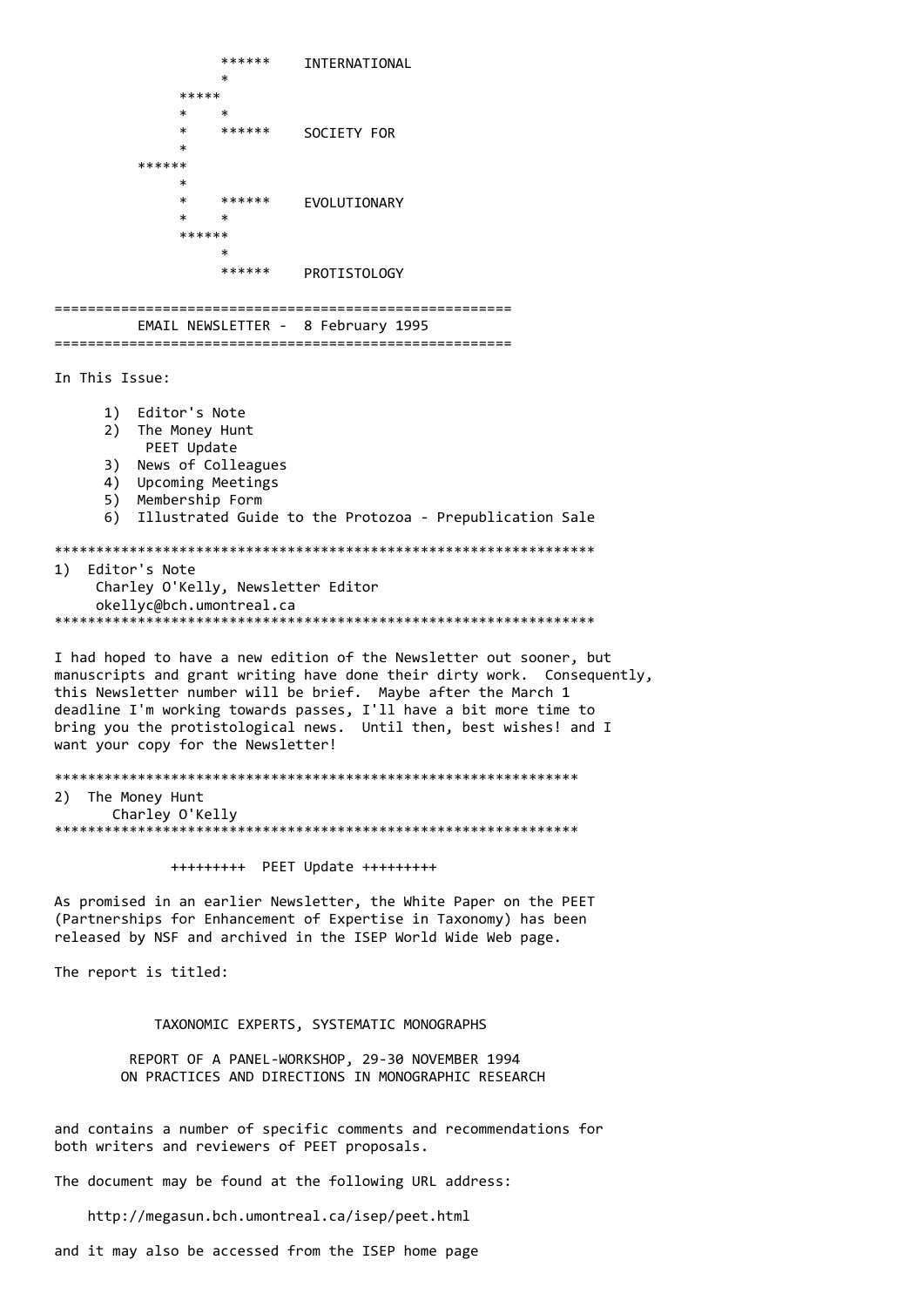http://megasun.bch.umontreal.ca/isep/isep.html

by selecting the line "PEET Report".

The report is also available by email from me, okellyc@bch.umontreal. ca, if you don't have access to the World Wide Web.

happy writing!

\*\*\*\*\*\*\*\*\*\*\*\*\*\*\*\*\*\*\*\*\*\*\*\*\*\*\*\*\*\*\*\*\*\*\*\*\*\*\*\*\*\*\*\*\*\*\*\*\*\*\*\*\*\*\*\*\*\*\*\*\*\*\*\*\* 3) News of Colleagues \*\*\*\*\*\*\*\*\*\*\*\*\*\*\*\*\*\*\*\*\*\*\*\*\*\*\*\*\*\*\*\*\*\*\*\*\*\*\*\*\*\*\*\*\*\*\*\*\*\*\*\*\*\*\*\*\*\*\*\*\*\*\*\*\*

Unfortunately, the news this month is bad, as the field of protistology has lost five of its most prized members. I've lifted the following account from the Society of Protozoology Newsletter. Some characters were lost in translation, and I've attempted to edit. I hope I've gotten everything spelled right!

+++++++++++++++++++++++++++++++++++++++++++++++++++++++++++++++++

In Memoriam

This fall, during just the past few weeks, our Society has lamentably lost several outstanding members and friends of the Society whose passings deserve special mention. In a letter from Dr. Eugene C. Bovee we learned that Frances Floed Jahn, widow of Theodore L. Jahn, died on August 1, 1994 at the age of 89. Dr. Bovee, Lawrence, KS remembers her as "...a cheerful, devoted wife and gracious hostess but also as a stern and excellent editor of many manuscripts." She was also a co-author of the first and second editions of "How to Know the Protozoa" which is still widely in use.

 Tributes to four older distinguished protozoologists who have recently passed away are also included on the following pages. Professor Alfred R. Loeblich is remembered by Jere Lipps; Professor Karl G. Grell, an Honorary Member from Tuebingen, Germany, who died suddenly a few weeks before his 82nd birthday, is eulogized by Christian F. Bardele; Professor Enrique Beltrin, an Honorary Member from Mexico who died in late October at the age of 91 is remembered by John O. Corliss; and Dr. Andre Lwoff, Nobel Laureate who passed away in Paris, France, at 92, is also honored briefly here by John O. Corliss.

In the case of the last three persons named above, fuller tributes, with photographs, will be appearing on pages of forthcoming numbers of the Journal of Eukaryotic Microbiology. The eulogies will be prepared by the following Society members: for Professor Grell, by Klaus Heckmann; for Professor Beltrin, by John O. Corliss and Eucario Lopez-Ochoterenia; for Dr. Lwoff, by John O. Corliss and Seymour H. Hutner.

John O. Corliss, Chairperson, Society's In Memoriam Committee

Alfred Richard Loeblich, Jr. 1914-1994

Dr. Alfred R. Loeblich, Jr., passed away at the age of 80 in Los Angeles. Everyone knows of his numerous publications over the past 5 decades, many of them benchmarks, dealing with most microfossil groups. His last papers appeared only last year. He began his career in paleontology with publications on bryozoans, but later switched to foraminifera under the influence of his wife, Helen Tappan. They worked closely together from 1939 to 1994 on micropaleontological topics.

For many years, he was curator of foraminifera at the Smithsonian Institution, where he was instrumental in getting and curating the Cushman foraminiferal collection that so many of us have used. He then took a position with Chevron Research Corporation in southern California, where he was in charge of micropaleontological research for the Chevron group of companies. Later, after retirement from Chevron, he moved with Helen Tappan to UCLA, where he acted as Helen's voluntary teaching assistant in her micropaleontology class.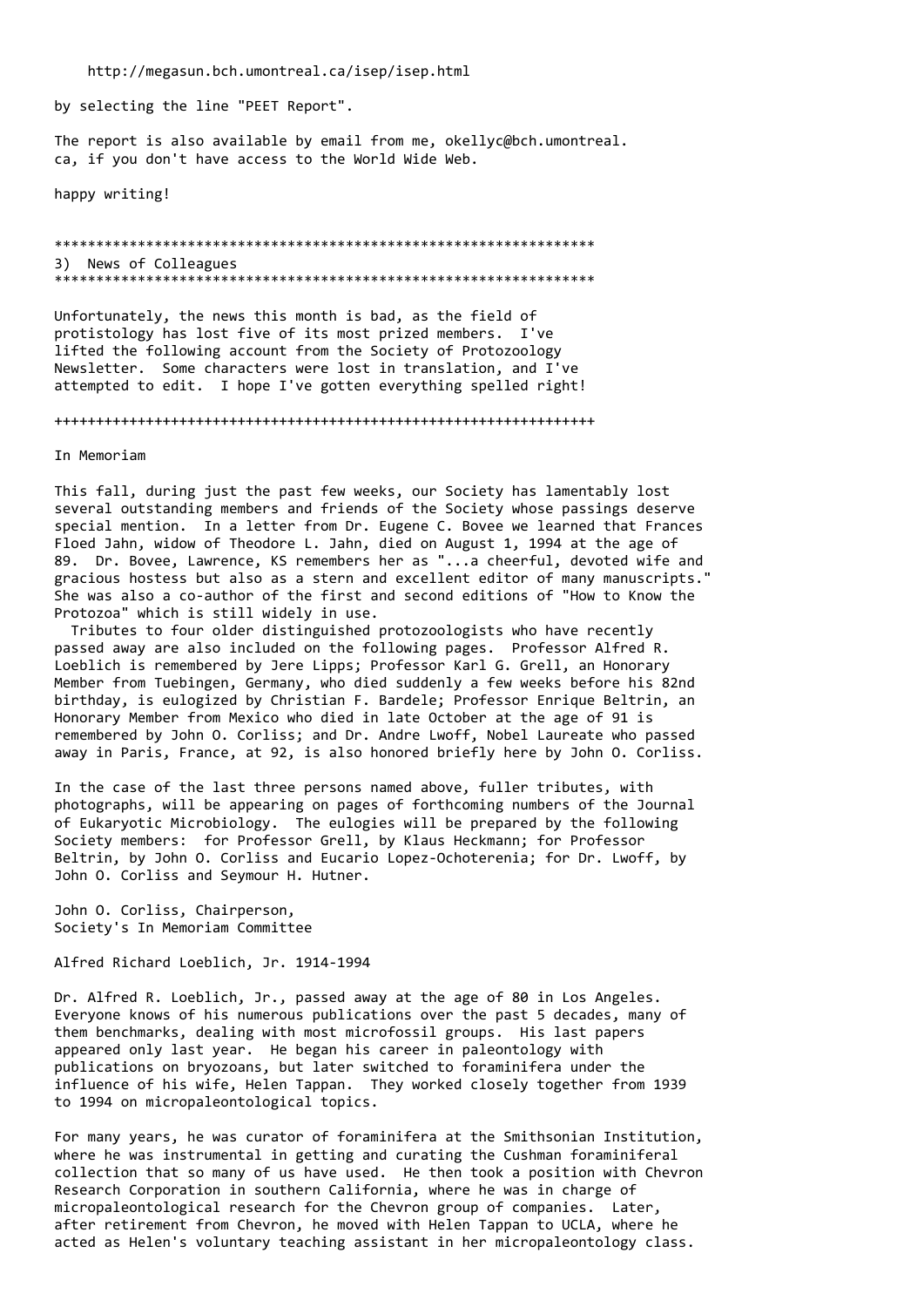During all this time, interrupted only by service as a Captain, U. S. Army Field Artillery, in the Pacific Theater, World War II, he continued an enormous output of research, mostly on the systematics of various microfossil groups, in collaboration with Helen.

Al was honored in many ways: Fellow, GSA; Cushman Award; Paleontological Society Medal; and the Raymond C. Moore Medal of the SEPM. In college at Oklahoma, he was elected Phi Beta Kappa.

His books and papers on foraminifera, acritarchs, dinoflagellates, silicoflagellates and ebridians, tintinnids, and calcareous nannofossils, will keep his memory alive for a very, very long time, for many of them will remain indefensible references.

- Jere Lipps, Berkeley, CA, NM

Karl G. Grell 1912-1994

The well-known German protozoologist Karl Grell, Professor Emeritus and former Director of the Zoology Department at Tuebingen University died on October 4, 1994 at the age of 81.

Karl Grell was born on December 28, 1912 in Burg an der Wupper, Germany. In 1934 he began his academic education at the University of Bonn. In 1938 he completed his Ph.D. in Zoology with a thesis on the digestive tract of the scorpionfly Panorpa communis. When he unexpectedly saw the then unknown gregarine Lipocystis polyspora in the insect's fat body the direction of his future career was determined. During World War II he was ordered to join the fight against Malaria in Southeast Europe, which he definitely thought would be better than to fight against men! After the war he returned to Bonn and started to work on nuclear dimorphism in ciliates. In 1954, with the help of the Rockefeller Foundation, he visited the laboratories of T.M. Sonneborn and L.R. Cleveland. Back in Germany Professor Grell became a coworker of Max Hartmann at the Max-Planck-Institute for Biology in Tuebingen. In 1956 he published the first edition of his book "Protozoologie." The English translation of the 2nd edition appeared in 1973 and is still a classic on karyology, sexual reproduction and protozoan life cycles.

The Society remembers the many spectacular movies he has produced in cooperation with the Institut fuer den Wissenschaftlichen Film in Goettingen, often shown for the first time during international conferences. His contributions to the life cycles of the Foraminifera will be of lasting value as well as his studies on the most primitive metazoan Trichoplax adhaerens (Placozoa). From 1959 till 1983 he was co-editor of the "Archiv fuer Protistenkunde," the oldest journal on protists, founded in 1902 by Fritz Schaudinn. For many years he was a member of the International Commission of Protozoology. He was an Honorary Member of our Society and Honorary President of the IX International Congress of Protozoology in Berlin in 1993.

After his retirement he continued a very productive research period on plasmodial protists collected from all over the world. Several unfinished manuscripts were lying on his desk when the great career of a highly respected scientist, well-known beyond his own country, suddenly ended.

- Christian F. Bardele, Tuebingen, Germany

Enrique Beltrin 1903-1994

Enrique Beltrin, born in Mexico City on 26 April 1903, and passing away there, after a protracted illness, on 23 October 1994, will long be remembered by the international biological community for at least four major reasons.

He was an active protozoologist of note, with his laboratory researches and field observations particularly concerned with species found as parasites of humans and other vertebrates in Mexico. Principle protozoan genera involved were Plasmodium, Trypanosoma, Leishmania, Entamoeba, Balantidium, Trichomonas, Opalina, and Isospora. Professor Beltrin's book on protozoan parasites of man, published in Spanish in 1948, remains a classic in the field. He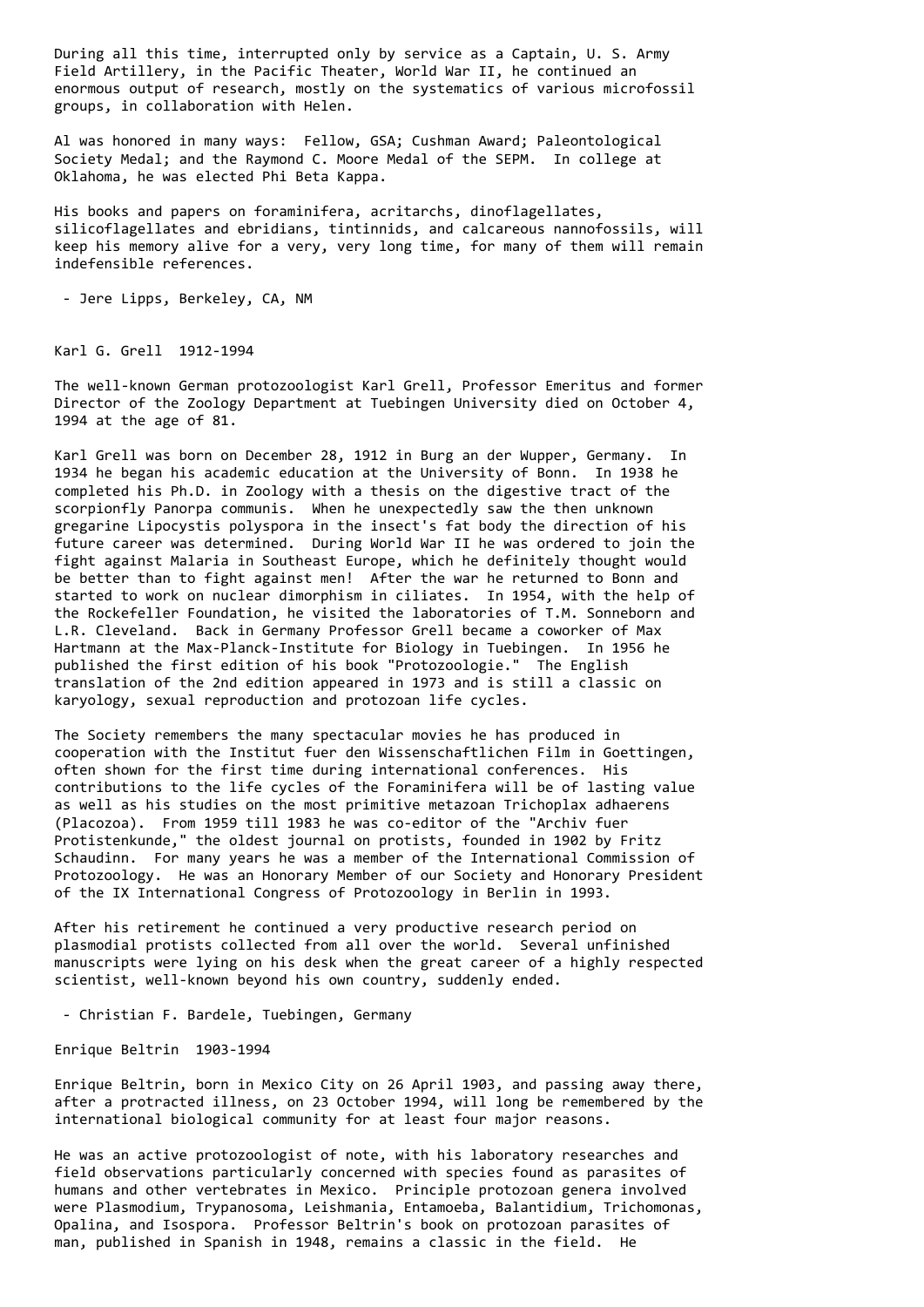received his Ph.D. in 1933, under the inspiring guidance of Gary N. Calkins, Professor of Protozoology at Columbia University, New York City.

He was even more active, if possible, especially in his later years, in the broad area of natural resources and conservation, not only publishing papers and books in those fields but also holding government posts in the area and serving for more than 40 years as the Director del Instituto Mexicano de Recursos Naturales Renovable.

He was a great student of the history of biology and science in general, publishing well over 100 articles on diverse subjects in the field. He also had one of the finest (probably the finest) collection(s) in the world of photographs of biologists of note down through the centuries. His home library of books, monographs, and other publications, especially on protozoological and parasitological topics, was equally impressive.

Finally, he was an influential teacher, publishing books in general biology (as well as on the various topics mentioned above), holding professorships, and inspiring students at all educational levels to become interested in the flora and fauna of their country. Many Mexican biologists today, following his example, are continuing to carry out significant research programs in protozoology, parasitology, ecology, and conservation.

For all such activities -- and others not mentioned above -- Professor Beltr!n was honored by countries and organizations the world over. He will be sorely missed but never forgotten, for his kindliness as well as for his prodigious scientific output.

- John O. Corliss, Albuquerque, NM.

Andre Lwoff 1902-1994

Andre Lwoff, born near Vichy, France, on 8 May 1902, and passing away in Paris on 30 September 1994, will probably go down in history primarily as a sharer of the 1965 Nobel Prize in Physiology and Medicine for his pioneering work on the genetic code. While properly admiring his creative insights which made such discoveries possible, most of the readers of this Newsletter may persist in remembering Dr. Lwoff mainly as a protozoologist par excellence, a boundlessly energetic young (always!) maverick who put vitamins-and-protozoa on the map and who, simultaneously, produced prodigious monographs (with E. Chatton) on major groups of symbiotic ciliated protozoa. The present note is limited to a brief appreciation of his contributions to protozoology

In 1921, at the tender age of 19, Dr. Lwoff launched his scientific career; and, in 1923, he published his classical paper on establishment of the ciliate Tetrahymena in pure (axenic) culture, setting the stage for decades of highly significant researches around the world on this model cell. His pioneering works on the physiology/biochemistry of the flagellate Crithidia lay the groundwork for our understanding of the indispensable role of "growth factors" in the metabolism of organisms ranging from bacteria and protists to humans. His laboratories at the Pasteur Institute and, later, at his Cancer Research Institute (just outside Paris) became a Mecca for eager and admiring students from all parts of the globe.

During the (overlapping) period 1927-1950, Lwoff also published an impressive and still ever-useful series of taxonomic papers and monographs with his Ma!tre Chatton, a brilliant French protistologist primarily interested in protozoan parasites of marine invertebrates. While these great works (including their incomparably superb illustrations) set the highest standards for taxonomic accounts on unicellular protists, they also afforded young Andr! with an opportunity to study phenomena beyond simply cytological/morphological description, such as morphogenesis and the genetic continuity of basal bodies (kinetosomes).

The above account is too brief to serve as a proper tribute to a witty and most charming Frenchman, a giant among intellectuals, a linguist and an artist, and a great scientist who, like Louis Pasteur, 100 years before him, thought first deeply about a problem and then, as a master craftsman, solved it with seeming ease at the laboratory bench.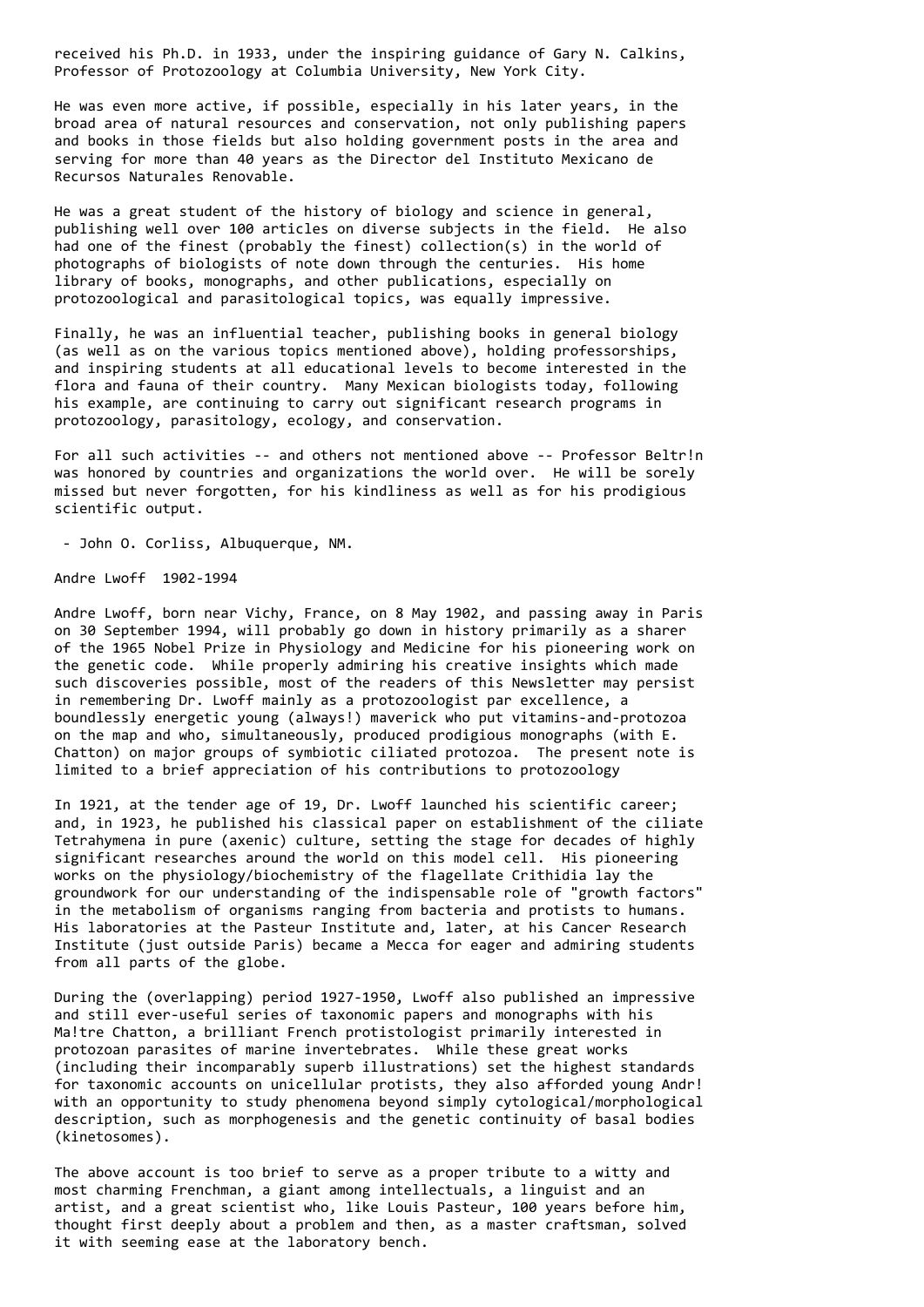- John O. Corliss, Albuquerque, NM. \*\*\*\*\*\*\*\*\*\*\*\*\*\*\*\*\*\*\*\*\*\*\*\*\*\*\*\*\*\*\*\*\*\*\*\*\*\*\*\*\*\*\*\*\*\*\*\*\*\*\*\*\*\*\*\*\*\*\*\*\*\*\* 4) Upcoming Meetings \*\*\*\*\*\*\*\*\*\*\*\*\*\*\*\*\*\*\*\*\*\*\*\*\*\*\*\*\*\*\*\*\*\*\*\*\*\*\*\*\*\*\*\*\*\*\*\*\*\*\*\*\*\*\*\*\*\*\*\*\*\*\* Only new items are listed in this Newsletter. A complete listing is available in the Upcoming Meetings section of the ISEP WWW Archive. Have I missed a meeting of interest? Drop me a line! +++++++++++++++++++++++++++ 1995. Vth International Congress of Systematics and Evolutionary Biology, Budapest, Hungary. R. Colwell University of Maryland Maryland Biotechnology Institute Room 1123-Microbiology Building. College Park, MD 20742 USA. 9-11 March 1995 The German Society for Protozoology, 14th annual meeting. Delitzsch (near Leipzig), Germany. Professor Dr. Hans Machemer President of the Society Fakultaet fuer Biologie Ruhr-Universitaet Bochum D-44780 BOCHUM Germany tel: (49) 234 700 4350 fax: (49) 234 709 4186. 27-30 July 1995. Society of Protozoologists 48th annual meeting. University of Alabama. Harriett E. Smith-Somerville, Local Arrangements Dept. of Biological Sciences University of Alabama Box 870344 Tuscaloosa, AL 35487-0344 USA tel: (1) 205 348 1830 fax: (1) 205 348 1786 email: hsmithso@biology.as.ua.edu \*\*\*\*\*\*\*\*\*\*\*\*\*\*\*\*\*\*\*\*\*\*\*\*\*\*\*\*\*\*\*\*\*\*\*\*\*\*\*\*\*\*\*\*\*\*\*\*\*\*\*\*\*\*\*\*\*\*\*\*\*\*\*\* 5) ISEP Membership Form \*\*\*\*\*\*\*\*\*\*\*\*\*\*\*\*\*\*\*\*\*\*\*\*\*\*\*\*\*\*\*\*\*\*\*\*\*\*\*\*\*\*\*\*\*\*\*\*\*\*\*\*\*\*\*\*\*\*\*\*\*\*\*\* The International Society for Evolutionary Protistology welcomes all persons interested in the diversity, taxonomy, phylogeny and evolution of protists. Here's how to join: [ 1 ] Make a hard copy of the form below. [ 2 ] Airmail it, with your dues, to the ISEP Treasurer. [ 3 ] Send Tim Littlejohn (tim@bch.umontreal.ca) or Charley O'Kelly (okellyc@bch.umontreal.ca) a message to let us know you've signed up. Step [ 3 ] is optional, but it really helps us to keep our records together!

 $[snip] - - [snip] - - [snip] - - [snip] - - [snip] - - [snip]$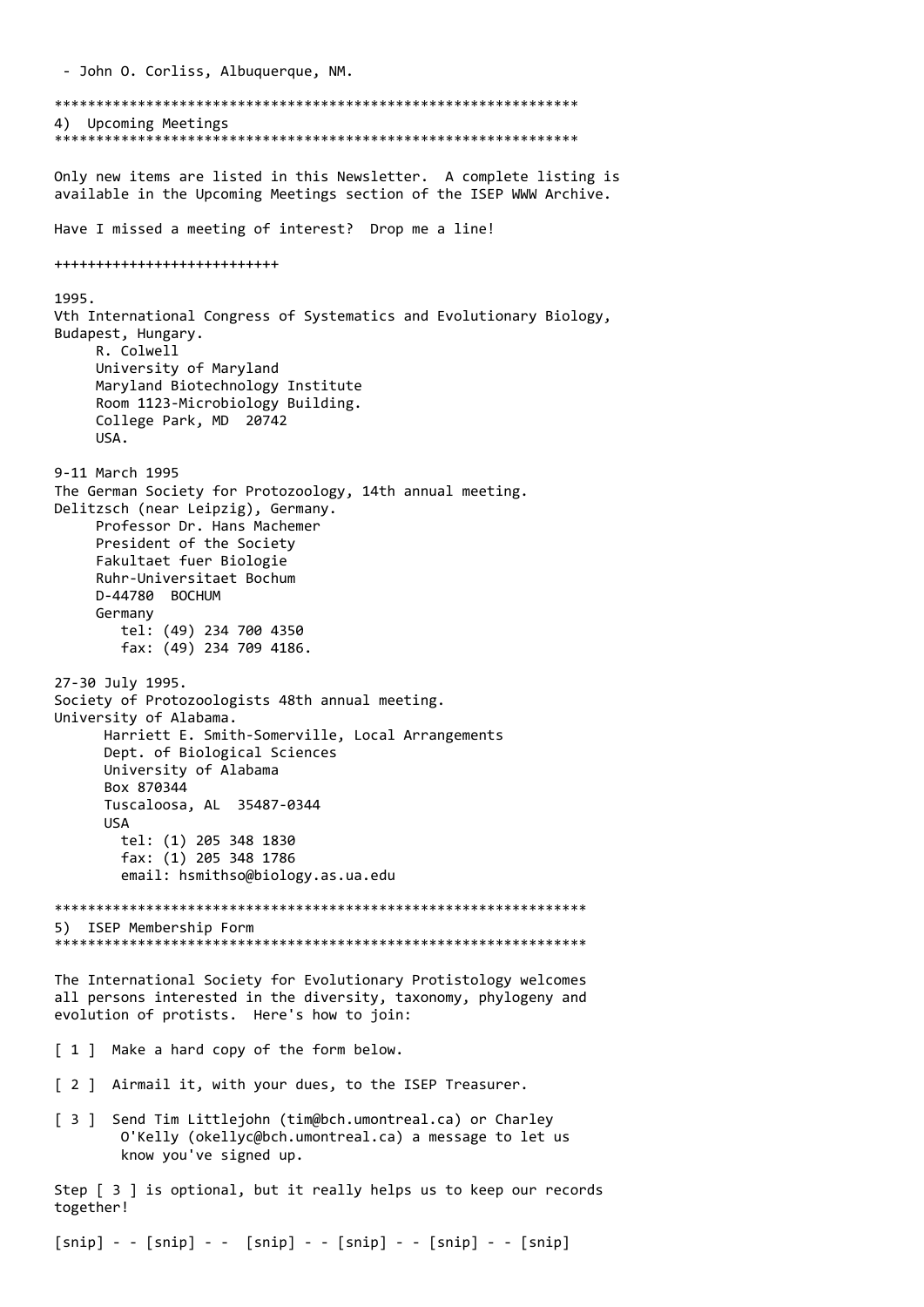## INTERNATIONAL SOCIETY FOR EVOLUTIONARY PROTISTOLOGY MEMBERSHIP APPLICATION/RENEWAL

```
Name:
```
Postal address:

City, state/province, country:

Postal code:

Telephone number:

Fax number:

E-mail address:

Membership dues are US\$ 25 (\*) for two years.

[ ] I enclose for ISEP membership for the years 199 through

 $\overline{\phantom{a}}$ .

## Signature:

## Date:

(\*) Please remit US\$ 25 per two years' membership to:

 Dr Jerome J. Motta Department of Botany University of Maryland College Park, MD 20742 USA

 Payment may be made by personal cheque (within the USA), bank money order or bank draft, international money order, or postal money order.

Currently, payment must be made in U.S. dollars.

We can accept payment for two, four, or more years.

 $[snip] - - [snip] - - [snip] - - [snip] - - [snip] - - [snip]$ 

\*\*\*\*\*\*\*\*\*\*\*\*\*\*\*\*\*\*\*\*\*\*\*\*\*\*\*\*\*\*\*\*\*\*\*\*\*\*\*\*\*\*\*\*\*\*\*\*\*\*\*\*\*\*\*\*\*\*\*\*\*\*\*\*\*\*\* 6) Illustrated Guide to the Protozoa - Prepublication Sale \*\*\*\*\*\*\*\*\*\*\*\*\*\*\*\*\*\*\*\*\*\*\*\*\*\*\*\*\*\*\*\*\*\*\*\*\*\*\*\*\*\*\*\*\*\*\*\*\*\*\*\*\*\*\*\*\*\*\*\*\*\*\*\*\*\*\*

 ILLUSTRATED GUIDE TO THE PROTOZOA 2nd Edition (including all groups classically considered protozoa)

 Editors John J. Lee, Gordon F. Leedale, David Patterson & Phyllis Bradbury

\*Completely revised and updated by 68 experts in their fields. \*Expanded coverage (with a goal to mention every valid modern genus). Estimated 750 pages. \*Over 4,200 figures, illustrations, and drawings (more than half new). \*Organized by monophyletic assemblages using latest higher group